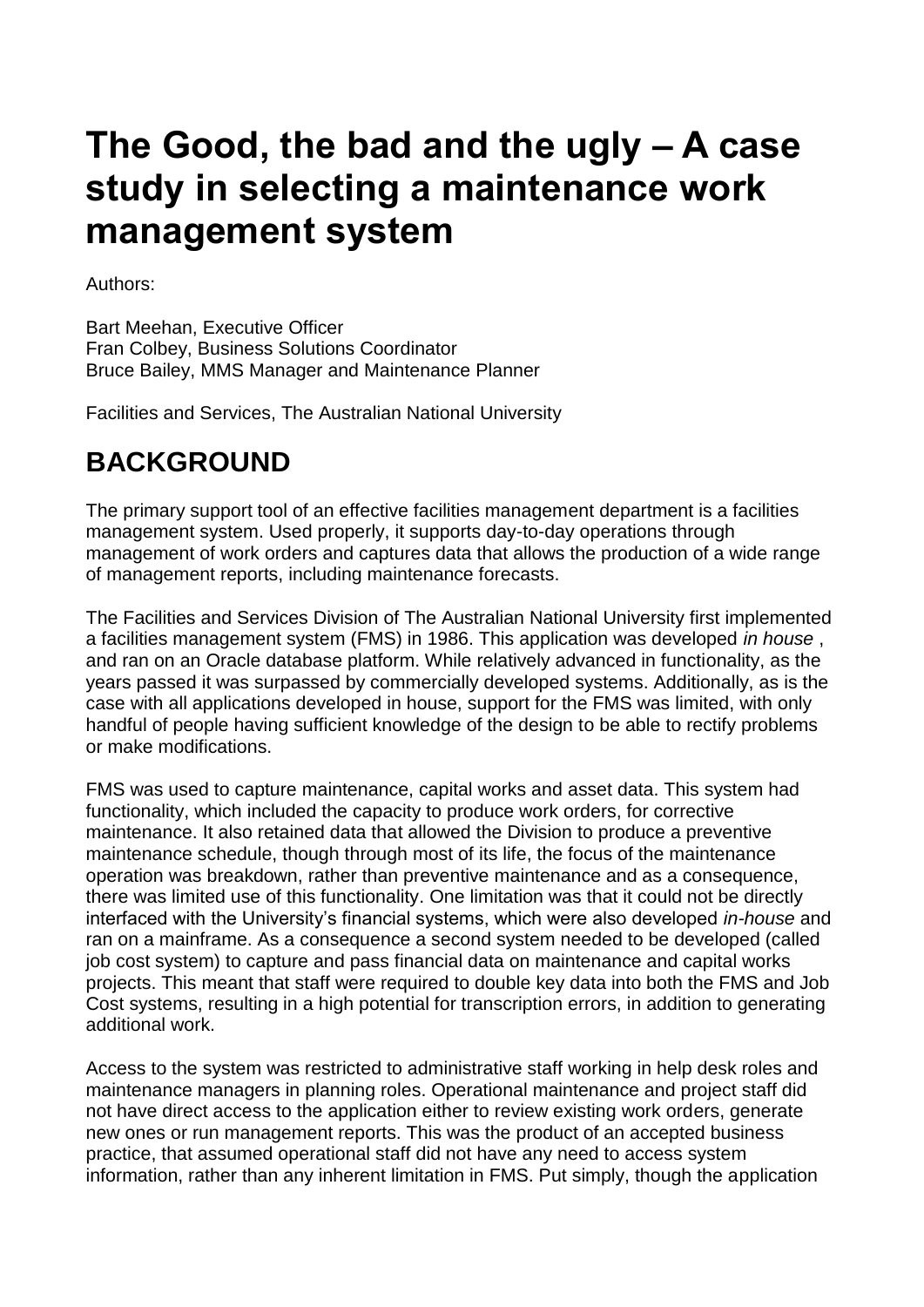was not user friendly by modern software standards (it was text rather than windows based), had there been a desire on the part of Divisional management, it would have been possible to train a broader group of staff to use the system.

This exclusion of staff created its own problems as Divisional work practices became more dependent on the information produced by FMS. Operational staff did not have the skills needed to use systems, and more importantly in some cases had developed a belief that they were not *capable* of using the system. It also made the maintenance operations dependent on central administration, for without them, *the mysteries of FMS could not be unlocked.*

By the late 1990s, discussions had begun within the Division regarding the possible replacement of the FMS. This issue was brought to a head by the fact that the University made a decision to replace its existing mainframe systems, which were not *Year 2000 compliant*, with an enterprise wide business solution. The replacement chosen was a business system developed by Peoplesoft, which would provide financial and purchasing, human resources and student administration functions. These applications would run on a SQL Server database platform.

Driven by this decision (and the fact that the Job Cost system was also not Y2K compliant), the Division established a project team to evaluate options for replacing or upgrading FMS. This team included members of the IT and Maintenance sections, and initially, a member of the Divisional Finance section. However, primarily due to staffing problems within that area, following the departure of the Finance manager and the subsequent difficulties in finding a suitable replacement, a finance representative was only available during the requirements definition phase. (As we will note later, this issue had a significant impact on the post implementation acceptance of the new system in the finance area. )

The project formally commenced in late 1997, with the aim of assessing a range of proprietary facilities management systems , as well as our in house system, against criteria established from user requirements. A Project Steering Committee, chaired by the Director, Facilities and Services and including representatives of both the Division's project team and the University's financials project team, was established to oversee the project.

#### **SYSTEM REQUIREMENT DEFINITION & ACQUISITION**

The first phase of the selection process, *System Requirement Definition*, commenced in March 1998 with a clear definition of the project scope, phasing and management infrastructure. Functional needs were then assessed and documented in four major categories.

- Application Functional Requirements
- System Infrastructure Functional Requirements
- **Interface with other systems**
- General Requirements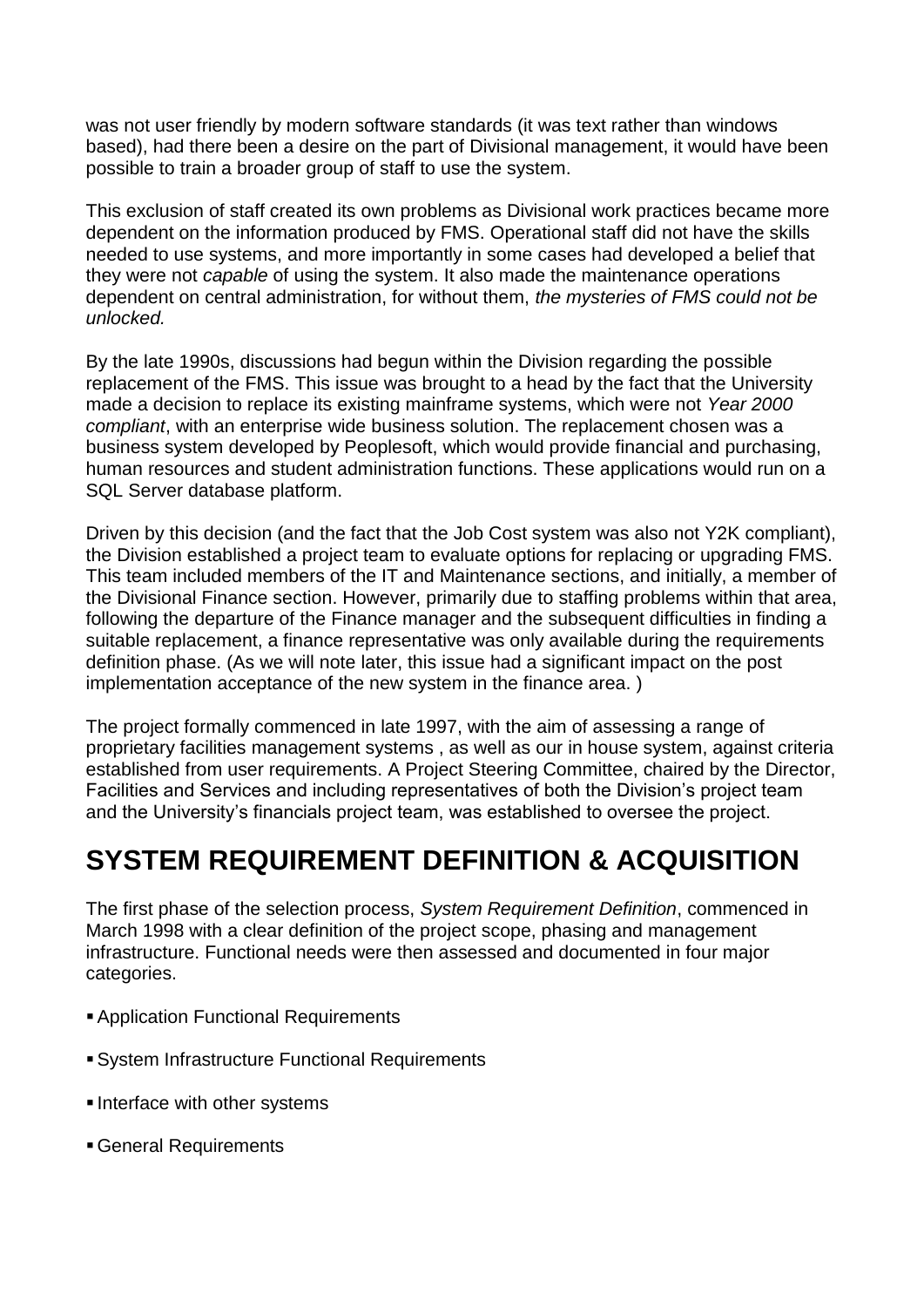Details of **applications functional requirements** and the high level data required to support critical business needs were derived through analysis of information gathered via a needs assessment survey together with interviews with a wide range of staff from all levels and across all sections of the Division. Whilst the major focus of the project was on facilities and financial management activities, related activities in the areas of space and project management were also given some consideration.

This information also fed into definition of **system infrastructure functional requirements** in the areas of user interface and enquiry, reporting and analysis tools. Requirements for technical system administration facilities and security functions were also included in this section.

The capacity to **interface with other systems** to avoid duplication of functions and data, to provide an integrated view to users and the flexibility to adapt to possible future changes in target systems and platform was also specified as it was known that the major interface system, the University's finance system, was also being replaced for Y2K.

**General requirements** in a number of areas were also considered essential to the overall success of the project. These included the vendor and/or developer's history in terms of the product proposed, the organisation's long term viability and capacity to provide on-going and adequate local support, the availability and quality of training and help facilities and the adequacy of both user and system documentation.

Whilst the System Requirement Definition document was being finalised and reviewed by senior managers across the Division, the Project Steering Committee accepted the project team's recommendation that Expressions of Interest be sought as a means of identifying potential suppliers and selecting a restricted panel to proceed to the Request For Tender stage. EOI advertisements were placed in major newspapers in early June 1998 and survey documentation was made available on the web. Nineteen formal responses were received by the due date of 29 June.

A formal evaluation methodology was developed to enable an overall assessment of survey submissions. This consisted of six stages (compliance with EOI process and instructions, commercial standing, costs, ability to satisfy system infrastructure functional requirements, ability to satisfy applications functional requirements, vendor & product performance at presentation, demonstration and/or site visit) each with a number of criteria which were rated according to **criticality** of the criterion, the extent to which the criterion is **satisfied** by the proposal and the **acceptability** of the proposed solution.

Four prospective vendors were shortlisted after completion of stage five and requested to supply further details in light of the University's decision to adopt PeopleSoft as the Enterprise Solution Provider on an SQL platform. These four shortlisted companies were:

- PSDI Pty Ltd offering Maximo
- **Eden Technology offering FMMS**
- Data Stream Pacific offering MP2 Enterprise
- Plus Facilities Management and PM2 Systems offering a combination of facilities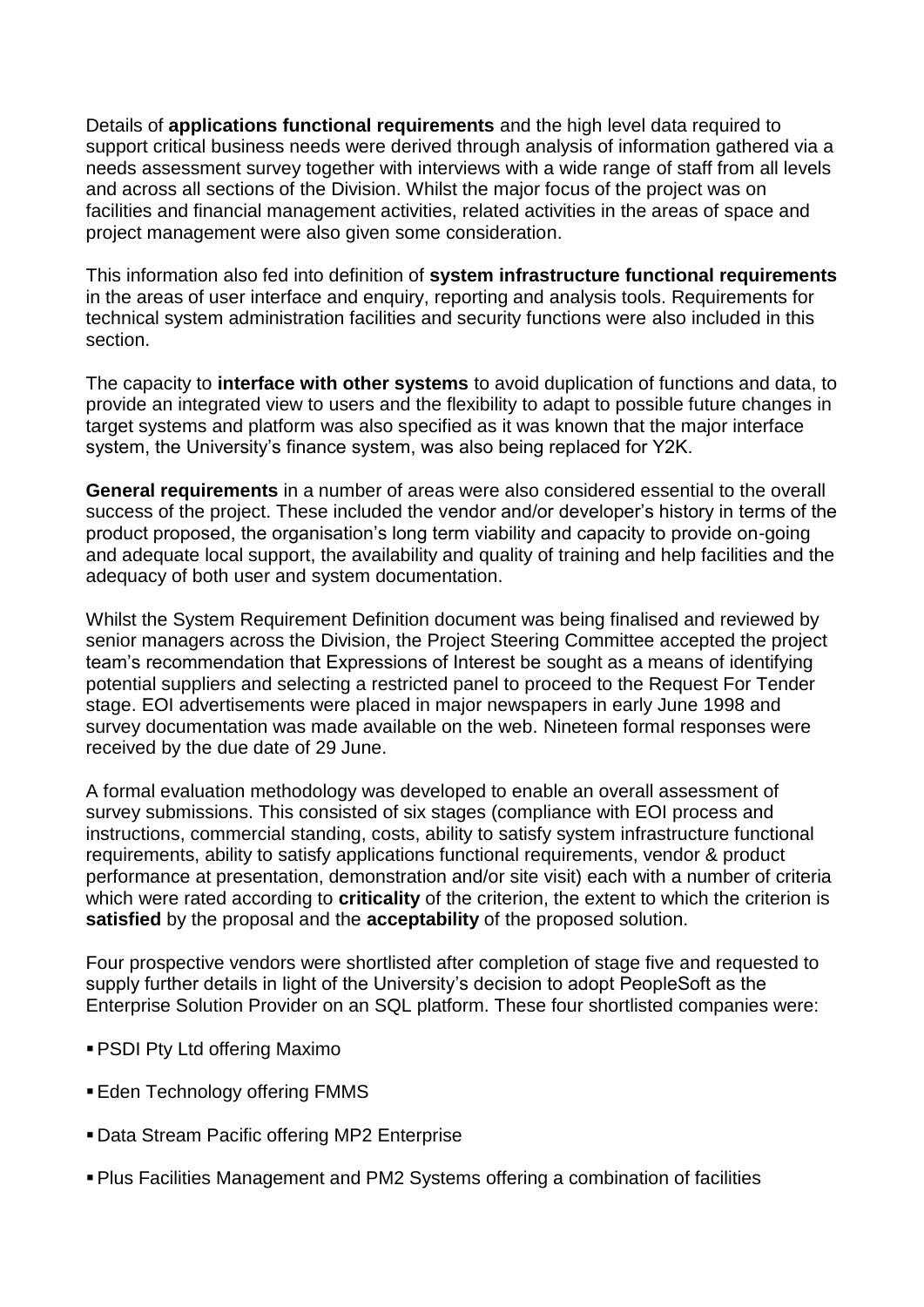management, asset management and space management systems (ie. Archibus, Artemis and Grange)

The Steering Committee determined at this stage that an extended evaluation, involving more detailed responses to the full SRD, demonstrations and site visits, would obviate the need to proceed to tender and that only two of the remaining proposals should be considered further. These were the PSDI and Eden Technology.

As a result of these deliberations a contract was signed for the purchase of MAXIMO on 29 September 1998. MAXIMO was judged to provide the best strategic fit for the range of needs identified.

#### **DEVELOPMENT & IMPLEMENTATION PHASE**

Once Maximo had been selected as the application to replace the existing FMS, the project moved into the system development phase. Initially, it was believed that the project delivery date would be December 2000, thereby giving the project team approximately 10 months to develop the application and the interface to the Peoplesoft financial system, transfer any required data from the old to the new system and complete the training of staff . However, the Maximo project was driven by the time line set by the Peoplesoft or, as in became known, the Enterprise Solution Project (ESP). Early in 2000, the Finance Committee (a sub group of University Council) instructed the ESP team that it would have to rollout the financial application of the ESP by no later than 30 August, to ensure that it had been running for at least four months, prior to the end of year date changeover. Given that the old mainframe systems would cease to function after this date, thereby depriving the Division of the capacity to collect budget data on its maintenance work and project , it became necessary to adjust the Maximo project time line to coincide with the ESP rollout .

The development phase commenced with a planning workshop in October 1998, encompassing discussions regarding the scope of work to be undertaken and project team membership, roles and responsibilities. This fed into the development of the project plan and budget projections, with the focus of the first phase, to be implemented alongside the new PeopleSoft Financials system on 30 August 1999, being replacement of existing corrective maintenance management and job costing functionality.

Two major decisions were also made at this stage. Firstly, because a standard interface to PeopleSoft on SQL server was still on the drawing board and unlikely to be available before implementation deadline, it was determined that an interim interface would need to be built. Secondly, MAXIMO functionality was to be considered generic best practice and it was decided that customisation would only occur if a significant functional gap was found and would result in business needs not being satisfied. MAXIMO system functions would, however, be used to adapt screen appearance and tailor system set up. This decision had the added advantage of minimising set-up costs and maintaining an upgrade path.

Concurrent with the development of Maximo and the interface, the project team also worked with the Divisional Management Group to redesign business practices. These new procedures were intended to overcome many data capture problems of the old system and eliminate any need for double keying. They would also devolve some responsibility for data capture and work order management down to the maintenance staff (that is, maintenance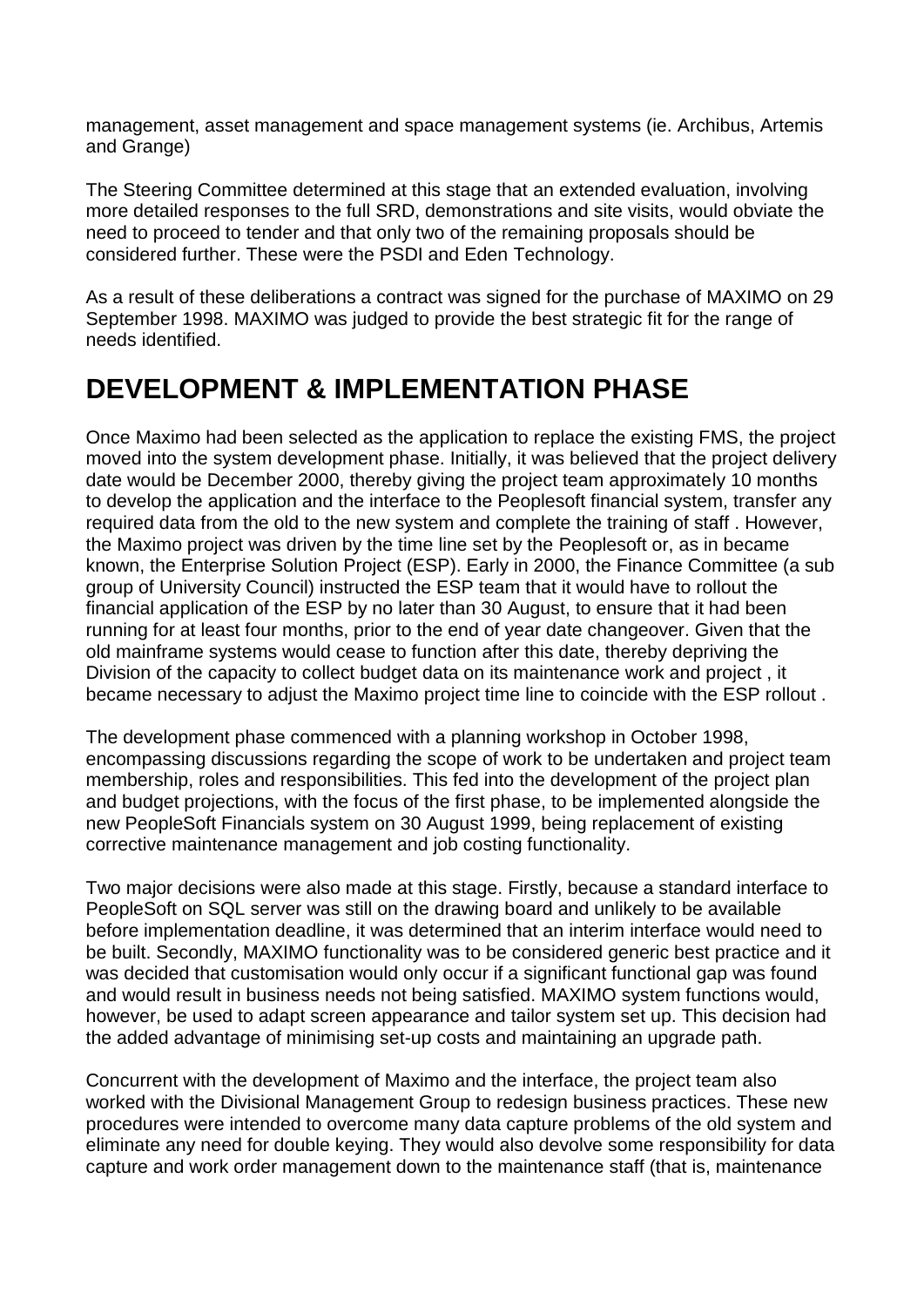staff would become the primary users of the system: entering work orders, labour information and raising purchase requisitions directly, rather than relying on administration staff, as had been the case with FMS). These new business processes drove the design of Maximo, in particular, the type of cost and failure data that would be captured.

The full project team was not operational until February 1999, due to existing work commitments and a delay in system setup and scheduling of basic training. As indicated earlier, this included members of both the IT Support and Maintenance sections. However, it did not include any members of the Finance Section, as resource shortages in that area made it impractical to release a staff member. Given that the senior manager for the area was a member of the Steering Committee, it was agreed that he could provide advice on relevant issues at that level.

Several discreet tasks were undertaken during the development phase:

The **technical infrastructure set up** included software installation and establishment of development, test, acceptance and production environments. This was undertaken by the central Management Information Support Section which retains an ongoing role in this area.

As mentioned above, the **business process review**, undertaken by the project team, aimed to assess business needs and determine how to best make use of MAXIMO functions and facilities rather than just perpetuating existing practices. Consideration was also given to management and operational reporting requirements and this was used as the basis for defining the failure reporting hierarchy.

 Development of the **data collection and conversion strategy** involved the team in examining many different repositories of data and determining if, how and when the data should be collected into the system. This covered both reference type data, such as locations and equipment, and operational data such as outstanding items of work or unacquitted purchase requisitions.

Other areas of activity included documentation of risk assessment and management strategy, establishment of security policy and development of testing and training plans.

These activities led into the **system setup**, during which screen appearance and underlying system data fields were tailored. Early in this stage a prototype system was set up and demonstrated to prospective users from the various stakeholder groups and their comments taken into consideration for final setup. Training and acceptance testing were undertaken on the fully established system.

Specification of the **interim interface to financials systems**, encompassing links to PeopleSoft purchasing, legacy Ledger and Purchase Card systems, continued in parallel with other tasks and was undertaken in close collaboration with the PeopleSoft Financials implementation team. A guiding principle, given the expected interim nature of the interface, was that it should be simple, robust and not over-engineered. Development of the MAXIMO side of the interface was undertaken by external consultants who had had previous experience with MAXIMO, whilst the PeopleSoft side was managed by the Financials team.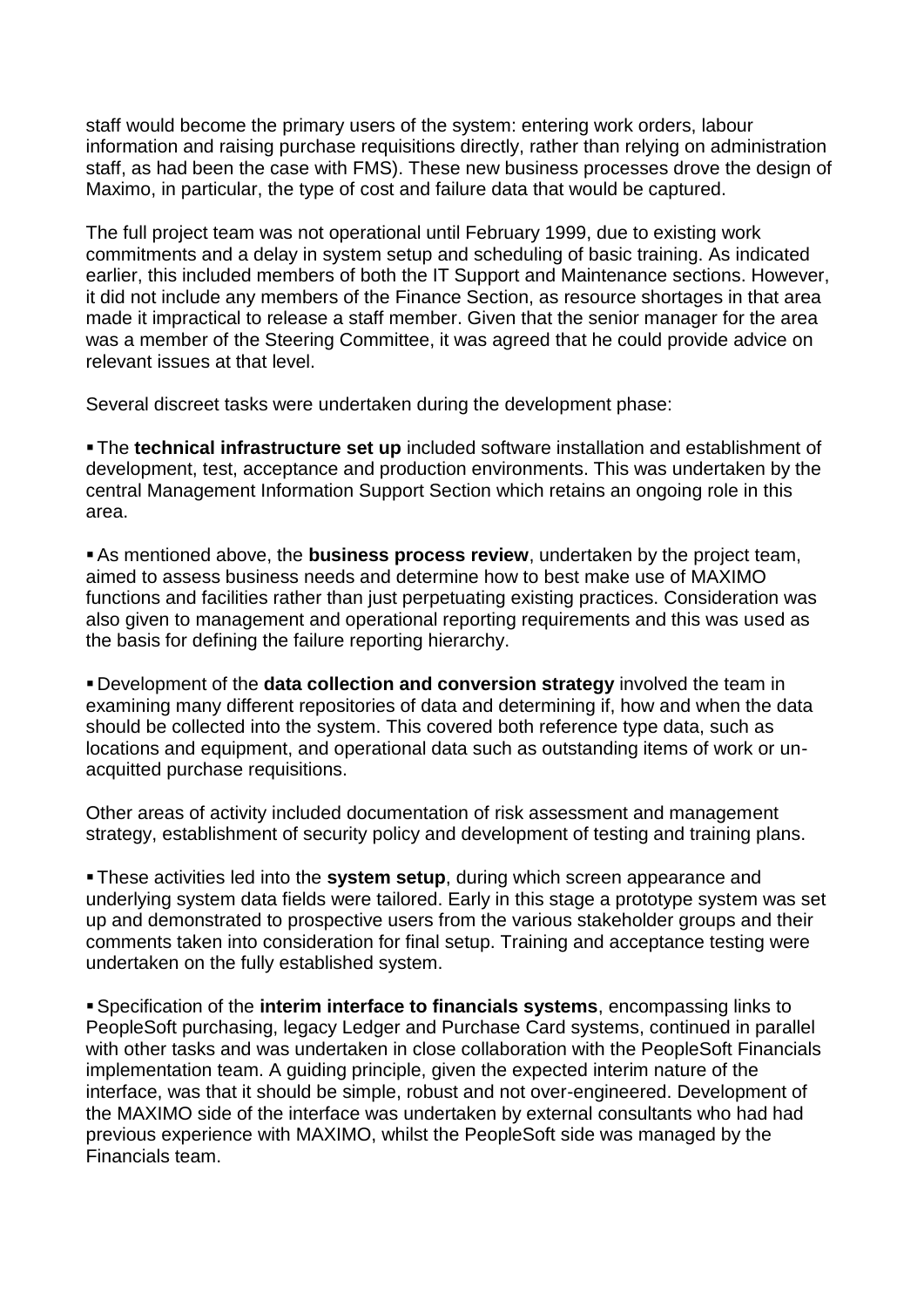When the preliminary design had been completed, several users were seconded for a short period of time to complete acceptance testing and where appropriate, any modifications requested were included in the final system design.

### **TRAINING**

A critical phase in the project came next: user training. During the design stage, a member of the project team had been tasked with developing a training program which would develop the skill sets of operational staff, allowing them to become the primary users of the system.

As indicated earlier, there were only a handful of staff who had access to legacy system (FMS). With Maximo, access and operational use was to be expanded to a much larger group within the Division and, in particular, a group with very limited experience in using IT management systems. With that in mind, the first aim of the training program was to familiarise staff with the new system. In simple terms, this meant an initial session in which users :

- Saw what Maximo looked like.
- Were given a demonstration of functionality .
- Were given an opportunity to ask questions and air concerns

Once the initial familiarization was completed, the more formal training program was implemented. Training was divided into modules, each based on specific functionality in the Maximo system. Attendance at modules was based on the level of skills required by users to complete their work. This approach, while more time consuming from a training perspective (ie. it meant more training programs needed to be developed and more time allocated to the delivery training), allowed for a more targeted delivery of training, with better overall results in terms of knowledge retention.

Consistent with the aims of targeted training was the need to develop a training manual that was simple to understand, regardless of the level of computer literacy of user. The manual provided by the manufacturer (PSDI, now MRO.COM) was typical of system manuals, in that it assumed that all users had high level skills. The terminology assumed prior knowledge that many of our operational staff did not have and it was also largely text based, with few graphics and consequently hard to follow. The manual produced by the Division used graphics of the screen on one page with step-by-step instructions written on the following page. On the text page where a particular key or button was required to be activated a graphic of it was placed directly under the instruction, hence allowing users to associate the icon with the instruction.

With in excess of 50 key players to be trained, a program was set up to be run over the two weeks period prior to roll out date of 30 August 2001. This timing was considered essential, as the greater the gap between the training program and the time when staff could apply the knowledge gained in the course, in an operational environment, meant a higher likelihood that the skills would be lost.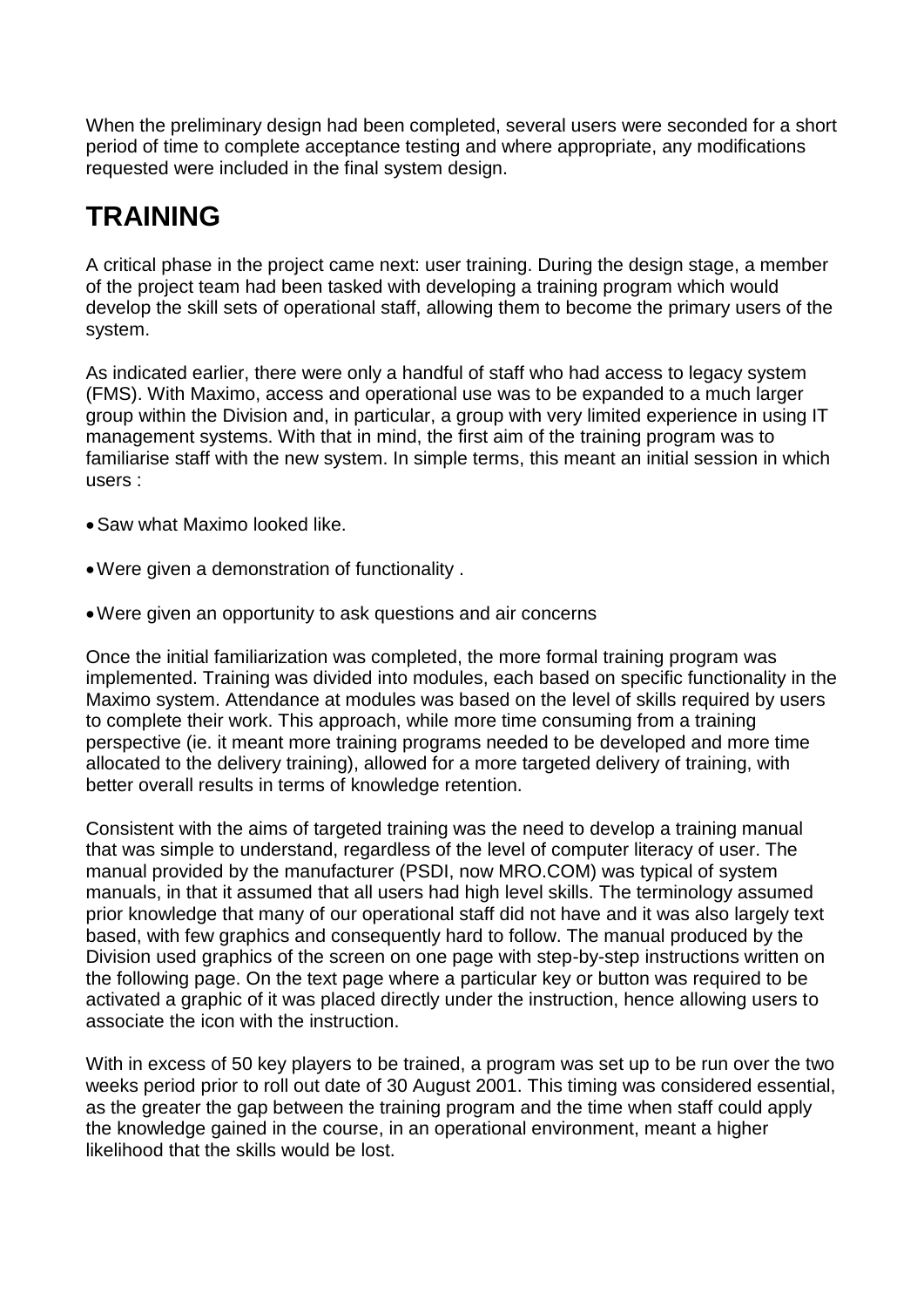A training environment was established on the Maximo server and this was used for the training course. Another environment was established, called play pen, which allowed users to experiment on the application, as part of a process of becoming more confident about their skills. Staff were given access to "play pen" both before and after their training.

The training programs themselves grouped staff with similar Access/Business requirements ( eg maintenance staff, project staff etc.) and IT literacy levels. The latter was an important consideration, as staff in groups with similar skill levels were less intimated and became more involved in the training program. It was also agreed that the programs would have a set number of participants. In our case the optimal number was considered to be six.

Once the initial training had been completed and the system rolled out for use, a program of one on one training was established, with various project team members being nominated as the mentor for staff in specific areas.

Overall the training program can be summarized, by saying that most staff quickly understood the system and were keen to use it in the operational environment. Some were confused and this has been largely overcome by follow up training in groups and one on one situation. Finally, some were frustrated by their inability to pick up the skills quickly and to a large degree this was resolved by having the user slow down and pay attention to actually what they were actually doing in the system.

### **THE GOOD, THE BAD AND THE UGLY**

Maximo was delivered on schedule, with the application in operation on 30 August 2000. In the two years since the rollout, the system has functioned without any major problems and there is general consensus that it has improved the overall efficiency of the Division's operations. However, that is not to say there have not been problems. In particular, several key staff in the finance and administration areas resisted the changes in work practices that accompanied the implementation of the new system. As a result, some business procedures have been applied in an ad hoc manner and consequently there have been some discrepancies between financial data recorded in Maximo and Peoplesoft, particularly in the minor works and capital projects areas.

A review of the project, two years in, reveals a number of things that were done well and some that, given the time over, would have been done differently. These can be summarised as: the good, the bad and the ugly

#### **The Good**

The Maximo system is an excellent tool for supporting facilities operations. Once minimal training has been provided, anyone can use the application and the more they use it, the more proficient they become.

The system has been integrated into the work practices of zone maintenance staff, with a consequent improvement in service efficiency. Our maintenance crews can now create their own work orders or access information on line. This gives them a greater sense of